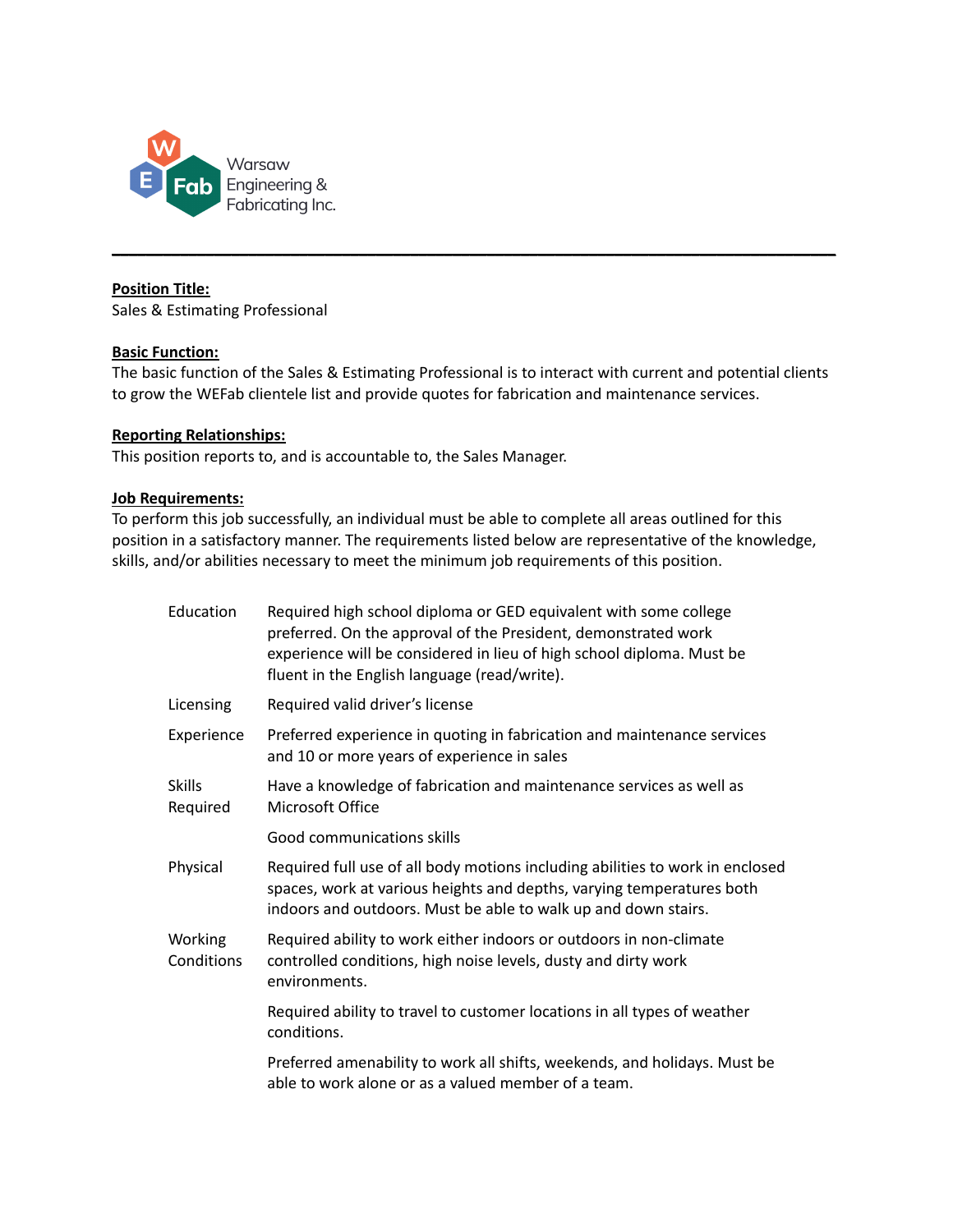## **Duties and Responsibilities:**

- 1. Travel within a 150-mile radius of Warsaw, IN to visit existing customers and developing new ones
- 2. Follow customers' PPE requirements, such as hard hats, steel toe boots, hearing protection, high visibility jackets, etc.
- 3. Maintain a positive working relationship with customers and employees
- 4. Work closely with operations manager, shop foreman, field foreman, and engineering
- 5. Take field dimensions and provide sketches to engineering (AutoCad experience a plus)
- 6. Climb ladders and stairs to access WEFab equipment
- 7. Visit job sites to assess a customer's needs and provide a quote based on the information
- 8. Read and interpret blueprints
- 9. Use a quoting software to develop quotes (training provided)
- 10. Demonstrates integrity and honesty in dealing with other people.
- 11. Performs any other task or assignment as given by the Sales Manager.

# **Measures of Performance:**

Performance in this position will be deemed acceptable when the following has been accomplished:

- 1. Successfully completed all company job skills and safety training curricula.
- 2. Continually maintains an error rate of less than 5%.
- 3. Demonstrates the desire to adhere to company, and customer's, policies, procedures, and practices, as well as all safety regulations.
- 4. Demonstrates the desire to act as a team player.

# **Benefits:**

# **Paid Leave of Absence**

Paid Holidays: New Year's Day, Memorial Day, July 4<sup>th</sup>, Labor Day, Thanksgiving Day, Christmas Day (Employee is eligible for holiday pay after 90 days from hire date)

**Paid Sick Leave:** All full-time employees are eligible for sick pay after the introductory period (90 days). Full-time employees will be offered a maximum of 5 paid sick days per calendar year. Part-time and temporary employees are not eligible for this benefit. A doctor's note is required to be eligible for time off and sick pay. If sick pay is not used during the calendar year, it will not be paid out or rolled over to the next year—it will reset each calendar year on January 1.